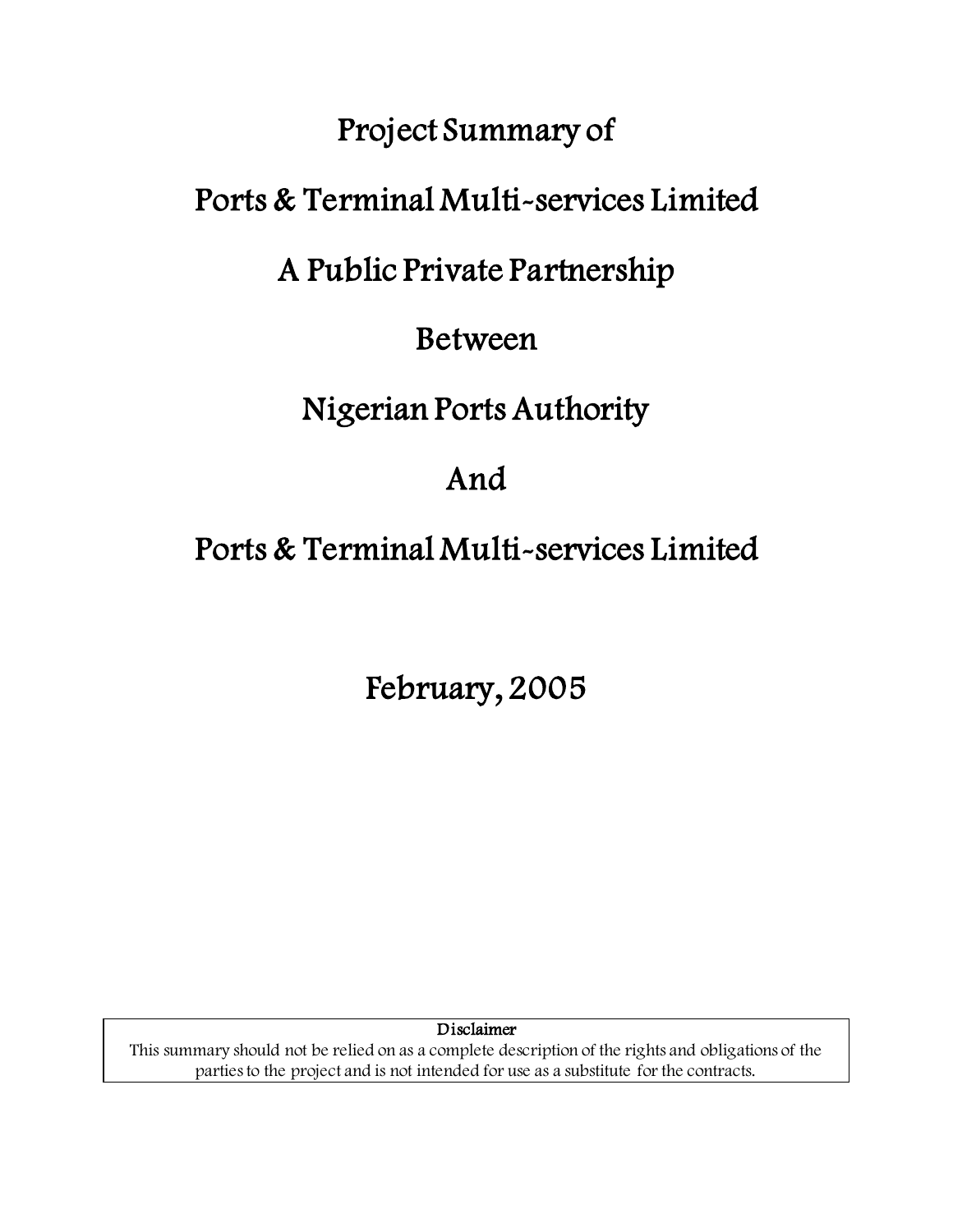#### Abbreviations and Acronyms

| <b>NPA</b>  | Nigeria Ports Authority                                |
|-------------|--------------------------------------------------------|
| IE          | Independent Engineer                                   |
| <b>ICRC</b> | <b>Infrastructure Concession Regulatory Commission</b> |
| <b>RfP</b>  | Request for Proposal                                   |

#### Introduction

The Terminal handles general cargo, vehicles and containers.

The agreement is for the lease of the concession premises and certain immovable property affixed to it, purchase of certain movable property, improvements to the premises and performance of certain operations, maintenance and other services to the leased property.

This summary is in four parts; Part I contains basic project information, Part II contains specific contract information, Part III contains information on actual performance of the project, Part IV contains information on contract variation (if any).

#### Project Summary:

## Part 1 Project Overview

- Project Name: Ports and Terminal Multi-services Limited
- Status: functional
- Name of Contracting Authority: Nigerian Ports Authority
- Name of Concessionaire: Ports and Terminal Multi-services Limited
- 1. Scope of the Project: Construction, executing, carrying out, improving working and developing port docks, harbor and pier
- Construction period: 25YEARS Contract Term

Mode of Financing: Fixed staggered annual lease fee. Throughput fee adjusted on annual basis in accordance with the Consumer Price Index for All Urban Consumers (CPI-U) for the U.S City Average for all Items

• Project Benefits: Provision of world class cargo terminal and services

Bidding brief: Pursuant to the said NCP approval, BPE, on 20th November, 2003 invited bids from the FMN for a right to enter into an agreement with the Lessor to lease the real property in the port of Lagos and certain immovable property affixed to the Premises make certain improvements to the Lease Property.

• Maintenance and other services with respect to the Lease Property.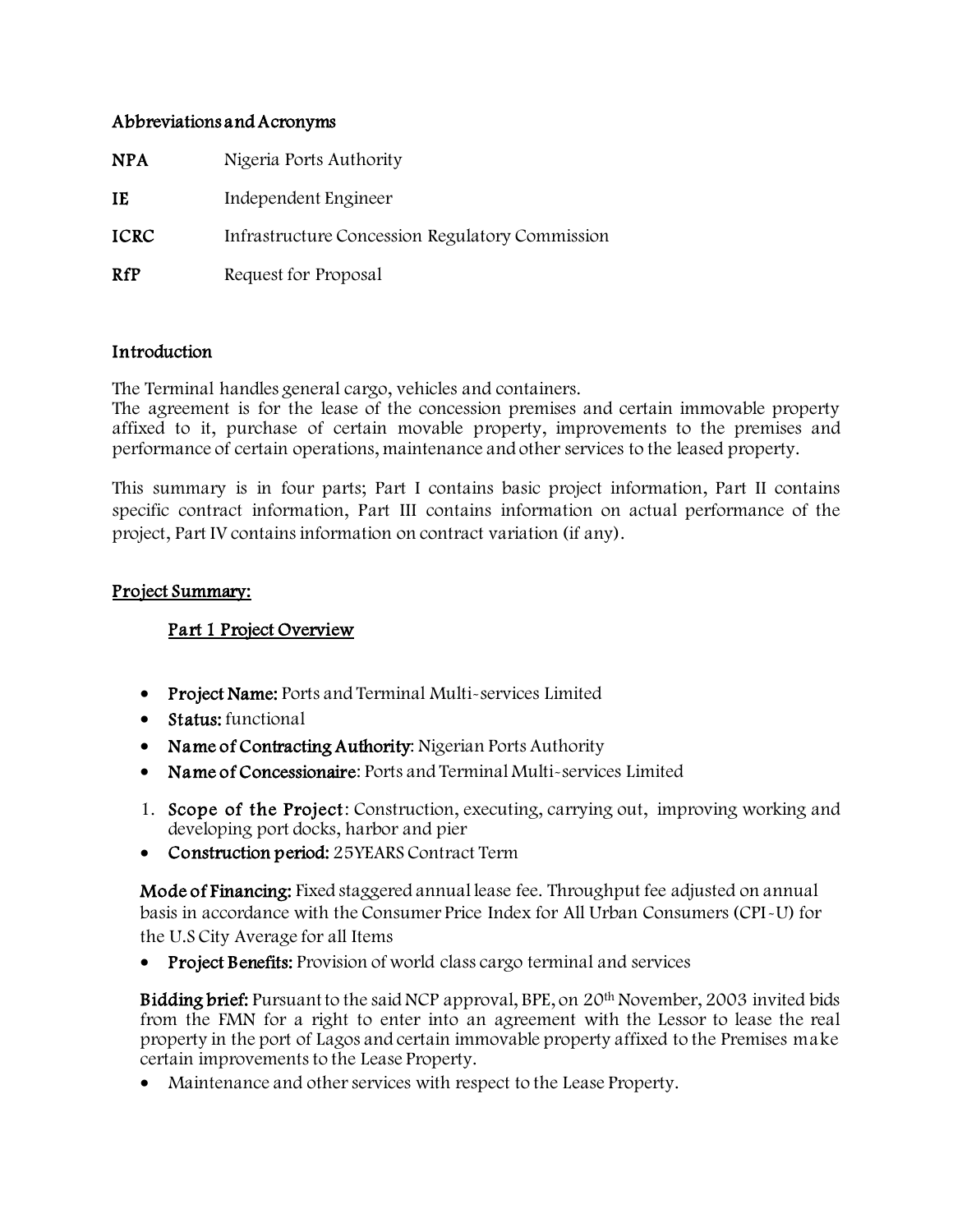Approval Structure: On 20<sup>th</sup> November, 2003, FMN submitted its bids and following an evaluation process conducted by the BPE, the right to enter into such agreement was awarded to the FMN. FMN has formed the Lessee as a special purpose vehicle, to enter into this Agreement.

## PART 2: CONTRACT INFORMATION Contract Milestones Date of Execution of the concession Agreement: 10<sup>th</sup> February, 2005. Start Date of Concession:, 10<sup>th</sup> February 2005 Date of Expiry of the Concession: 9<sup>th</sup> February, 2030.

| Public Authority:<br>The Nigerian Ports Authority<br>26/28 Marina, Lagos, Nigeria<br>Attention: The Managing Director    | Private Entity:<br>Ports and Terminal Multi-services Limited<br>Tincan Island,<br>Lagos.<br>Fax - 01 - 5453435 or 01 - 5873805 |
|--------------------------------------------------------------------------------------------------------------------------|--------------------------------------------------------------------------------------------------------------------------------|
| <b>ICRC</b><br>The Bureau of Public Enterprises<br>1, Osun Crescent, Maitama District<br>PMB 442, Garki - Abuja, Nigeria |                                                                                                                                |

## Shareholders of the Concessionaire:

Ports and Terminal Multi-services Limited

#### Provision for Equity Transfer:

Land and Asset Transfers to Concessionaire: Handed over to the Concessionaire on the 10<sup>th</sup> February, 2005 as part of the conditions precedent.

#### Risk Allocation

| <b>Risk Category</b>   | Concessionaire | Grantor |
|------------------------|----------------|---------|
| Risks associated with  | X              | Χ       |
| project preparation    |                |         |
| Permits/Approvals      |                | X       |
| <b>Risk</b>            |                |         |
| Provision of Utilities | X              |         |
| <b>Risk</b>            |                |         |
| Construction Risk      | X              |         |
| Completion Risk        | X              | X       |
| Cost Overrun Risk      | X              |         |
| <b>Technical Risk</b>  | X              |         |
| Force Majeure Risk     | X              | X       |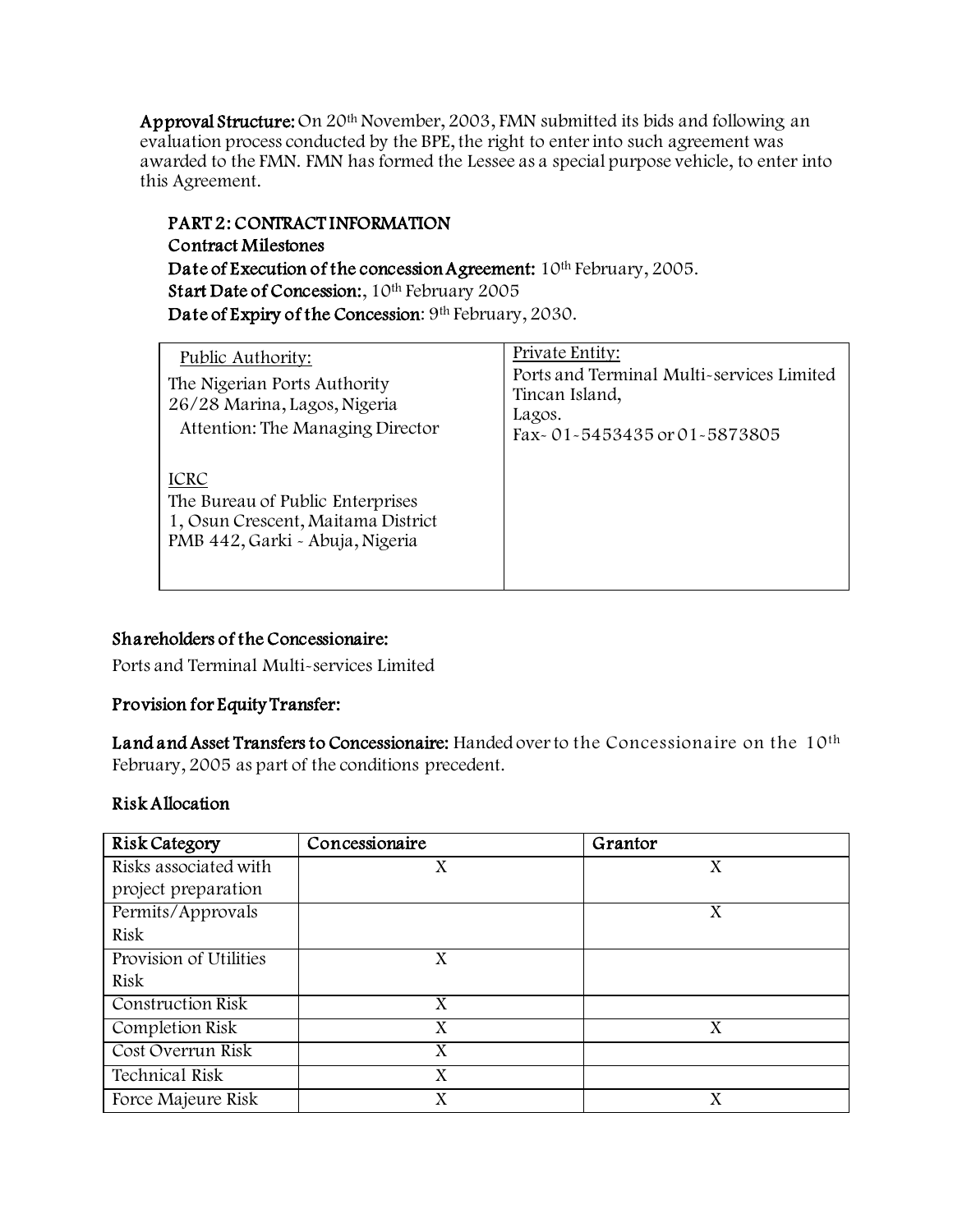| Operational Risk        |  |
|-------------------------|--|
| Financing Risk          |  |
| Demand Risk             |  |
| Environmental Risk      |  |
| <b>Termination Risk</b> |  |

Expected levels of performance:

| Minimum Expected Performance Criteria | Agreed Correction Period for Failure |  |
|---------------------------------------|--------------------------------------|--|
|                                       |                                      |  |

#### Reporting and Performance Monitoring

Clause 12.1 states that the lessee shall maintain suitable accounting and non-accounting records that summarizes technical, commercial, personnel and financial including records relating to ship and shore services.

Clause 12.5 stipulates that within 90 days following the effective due date. The lesse shall at its own cost and expenses, select and contract an Independent external auditor to perform a statutory audit.

Dispute Resolution: The International Court of Arbitration of the International Chamber of Commerce , Shall appoint and arbitrator and the proceedings shall be conducted in London.

#### Events of default and termination

 $\lceil$ 

| Main events of default   | Defaulting party | Procedure for<br>termination. | Termination<br>Payments. |
|--------------------------|------------------|-------------------------------|--------------------------|
| Insolvency.              | lessee/NPA       | Immediate<br>termination      |                          |
|                          |                  | notice.                       |                          |
| Fails to perform the     | Lessee           | 15 days written               |                          |
| Operations for 14        |                  | notice to correct.            |                          |
| consecutive days in an   |                  |                               |                          |
| operating year or 60 non |                  |                               |                          |
| consecutive days in a    |                  |                               |                          |
| non operating year.      |                  |                               |                          |
| Fails to pay any amounts | Lessee /NPA      | Same a sabove                 |                          |
| due in accordance with   |                  |                               |                          |
| the Agreement.           |                  |                               |                          |
| Commits a breach of a    | Lessee /NPA      | Same as above                 |                          |
| material provision this  |                  |                               |                          |
| Agreement.               |                  |                               |                          |
| Lease property (in whole | NPA.             | Immediate                     |                          |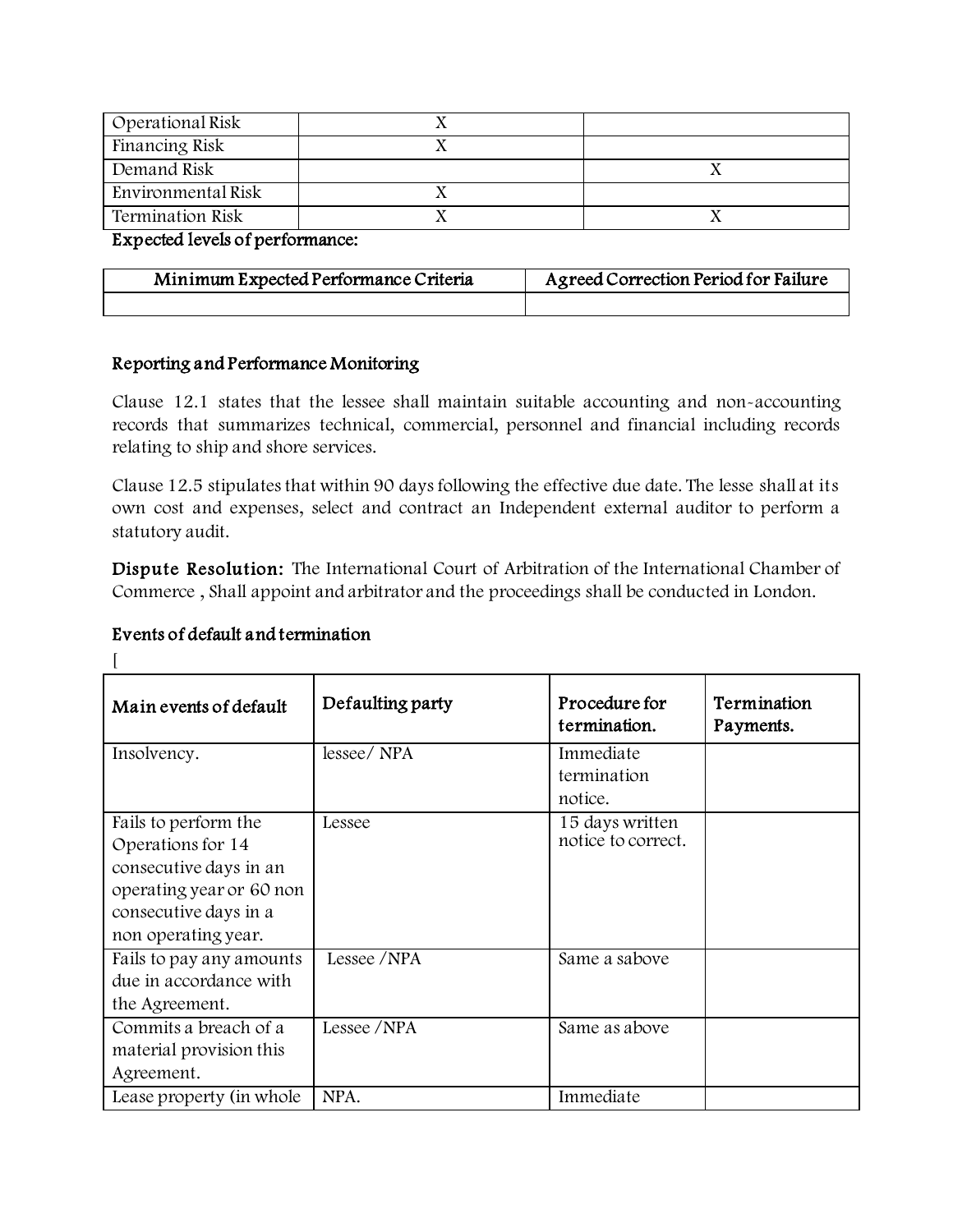| or in part) is           |      | termination   |  |
|--------------------------|------|---------------|--|
| expropriated             |      | notice.       |  |
| compulsorily acquired or |      |               |  |
| nationalized by a        |      |               |  |
| Government Agency.       |      |               |  |
| Change in Law            | NPA. | Same as above |  |

## Termination payments:

The termination payments for the events leading to default and termination either due to the Concessionaire or due to the Grantor or due to other reasons are described below:

| Party and Events of default | Termination payment                                                                            |  |  |
|-----------------------------|------------------------------------------------------------------------------------------------|--|--|
| Lessee event of default     | 1. Pay to lessor any and all actual costs,                                                     |  |  |
|                             | expenses charges, and/or penalties incurred                                                    |  |  |
|                             | or sustained by the lessor as a consequence                                                    |  |  |
|                             | of such termination.                                                                           |  |  |
|                             | 2. An Aggregate amount equivalent to the lease                                                 |  |  |
|                             | fees payable by the lessee for 2 years                                                         |  |  |
|                             | following the lessee event of default if such                                                  |  |  |
|                             | default occurs within two years from the                                                       |  |  |
|                             | effective date.                                                                                |  |  |
| Lessor event of default     | 1. Any and all actual costs, expenses charges,                                                 |  |  |
|                             | and/or penalties incurred or sustained by                                                      |  |  |
|                             | the lessee as a consequence of such                                                            |  |  |
|                             | termination.                                                                                   |  |  |
|                             | 2. The Commencement fee, in the event that                                                     |  |  |
|                             | there is termination due to a lessor event of                                                  |  |  |
|                             | default in the first operating year.                                                           |  |  |
|                             | 3. Any and all Constructions and development<br>costs incurred by the lessee in respect of the |  |  |
|                             |                                                                                                |  |  |
|                             | fixed assets pursuant to the conduct of the<br>development plan or otherwise incurred          |  |  |
|                             | pursuant to the development of the premises                                                    |  |  |
|                             | in accordance with this Agreement, in the                                                      |  |  |
|                             | event that there is termination within 2 years                                                 |  |  |
|                             | from the effective date due to a lessor event                                                  |  |  |
|                             | of default.                                                                                    |  |  |
|                             |                                                                                                |  |  |
|                             |                                                                                                |  |  |

## Transfer clauses at expiry of contract:

The Lessee shall ensure smooth continuation and provision of the operations throughout the termination period. The parties agree to minimize disruption of the operations performed by the Lessee.